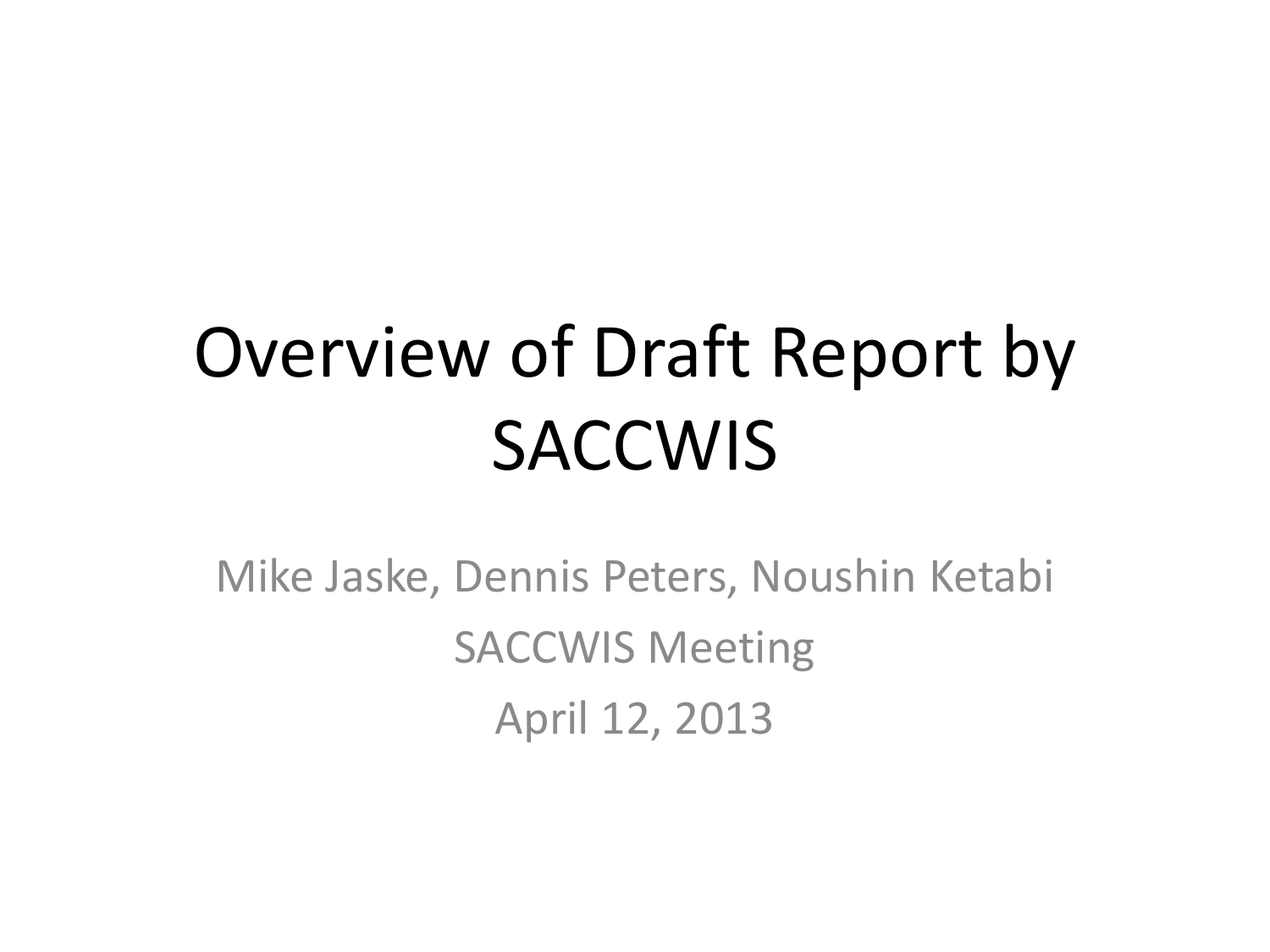**- - - - operating - - - - - Contra Costa (2017) Pittsburg (2017) Moss Landing (2017) Morro Bay (2015) Diablo Canyon (2024) Mandalay (2020) Ormond Bch (2020) El Segundo (2015) Scattergood (2015&24) Redondo Bch (2020) Harbor (2029) Alamitos (2020) Haynes (2013, 2029) Huntington Bch 1 -2 (2020) San Onofre (2022) Encina (2017)**

**- - - - - retired - - - - -**

**Humboldt Bay (2010) Huntington Bch 3 -4 (2012) Potrero (2010) South Bay (2010)**

**-**



Locations of Power Plants, Local Reliability Areas, and California's Major Transmission System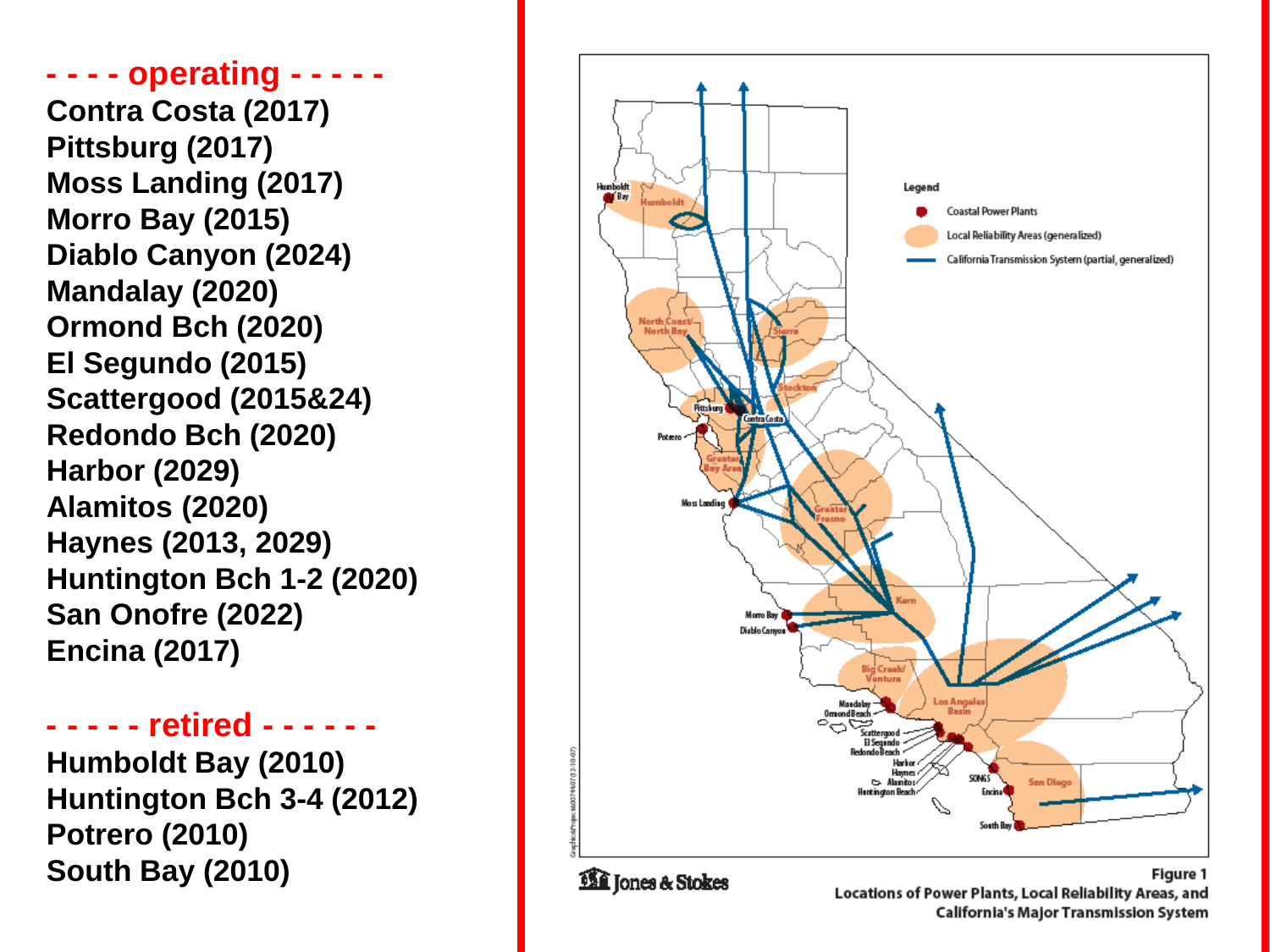#### **OTC Compliance and Infrastructure Planning**

- SACCWIS review of adopted OTC facility compliance dates for infrastructure realities is a key element of adopted OTC policy.
- ISO and state agencies now examining OTC facility retirement on rolling 10-year horizon.
- Continued SONGS outage is a key issue.
- ISO studies for San Diego and Los Angeles areas reveal major problems in San Diego and Orange County made much worse once various Southern California OTC facilities retire.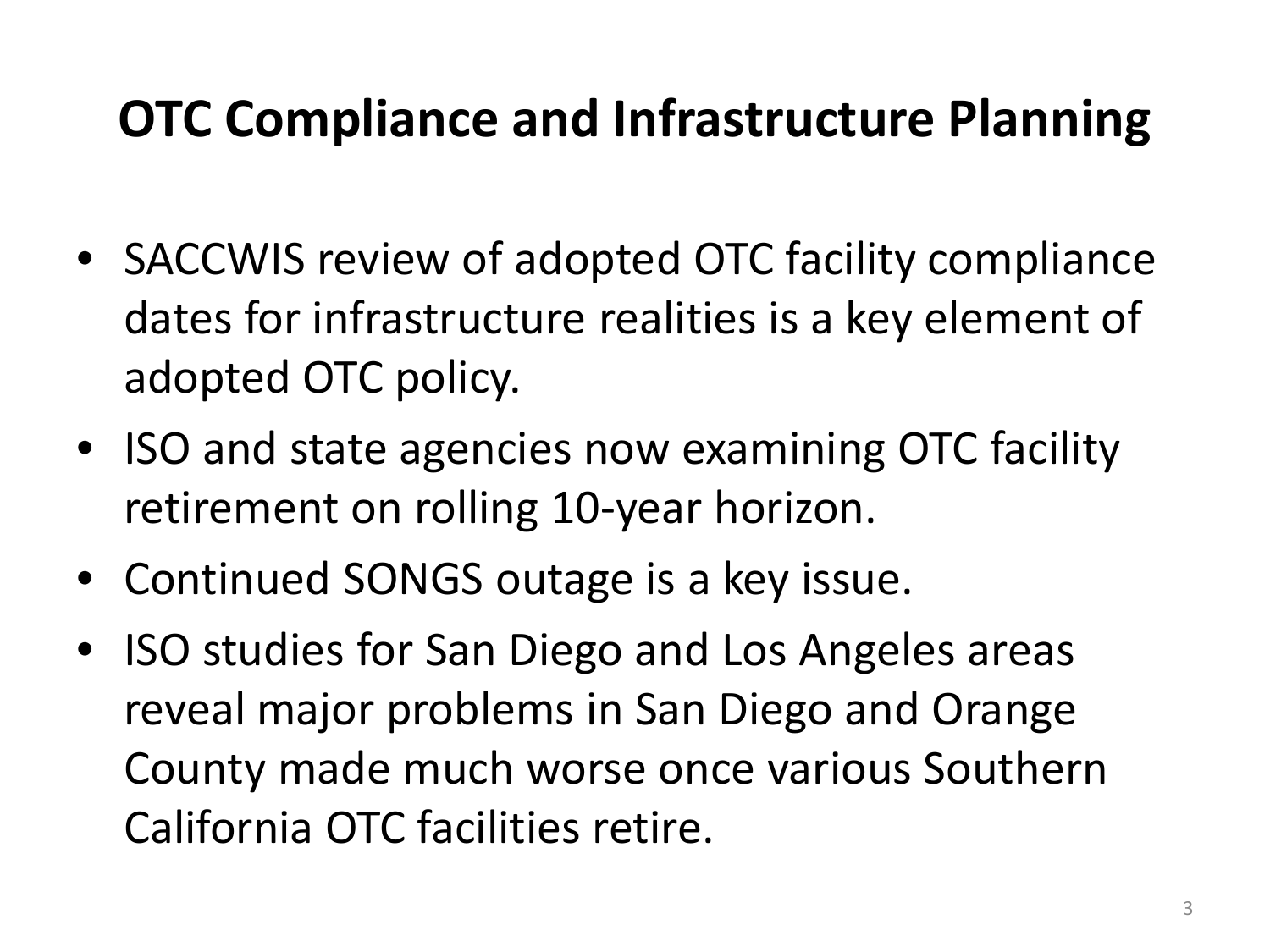Focus on CAISO local capacity areas and OTC plants

**Caveat**

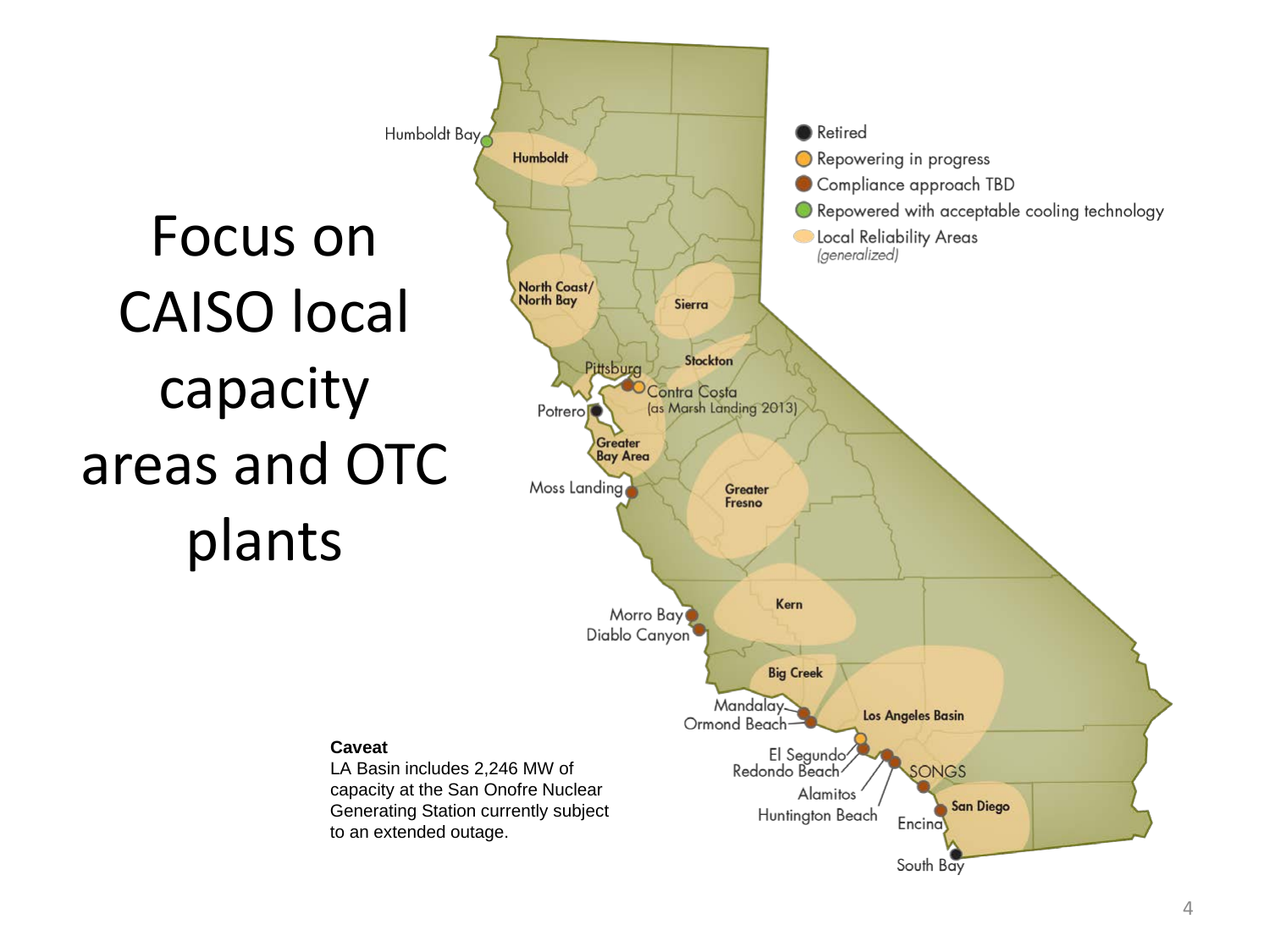#### CEC Actions Since 2012 Report

- On May 31, 2012, the CEC permitted Carlsbad, a 560MW combined cycle at the Encina site.
- On September 12, 2012, the CEC permitted Pio Pico, a 300MW simple cycle project adjacent to the Otay Mesa power plant in southern San Diego County.
- The CEC is processing applications for certification for:
	- Quail Brush -- a small project in San Diego, but now suspended for 12-months at the developer's request;
	- Huntington Beach and Redondo Beach repowering projects.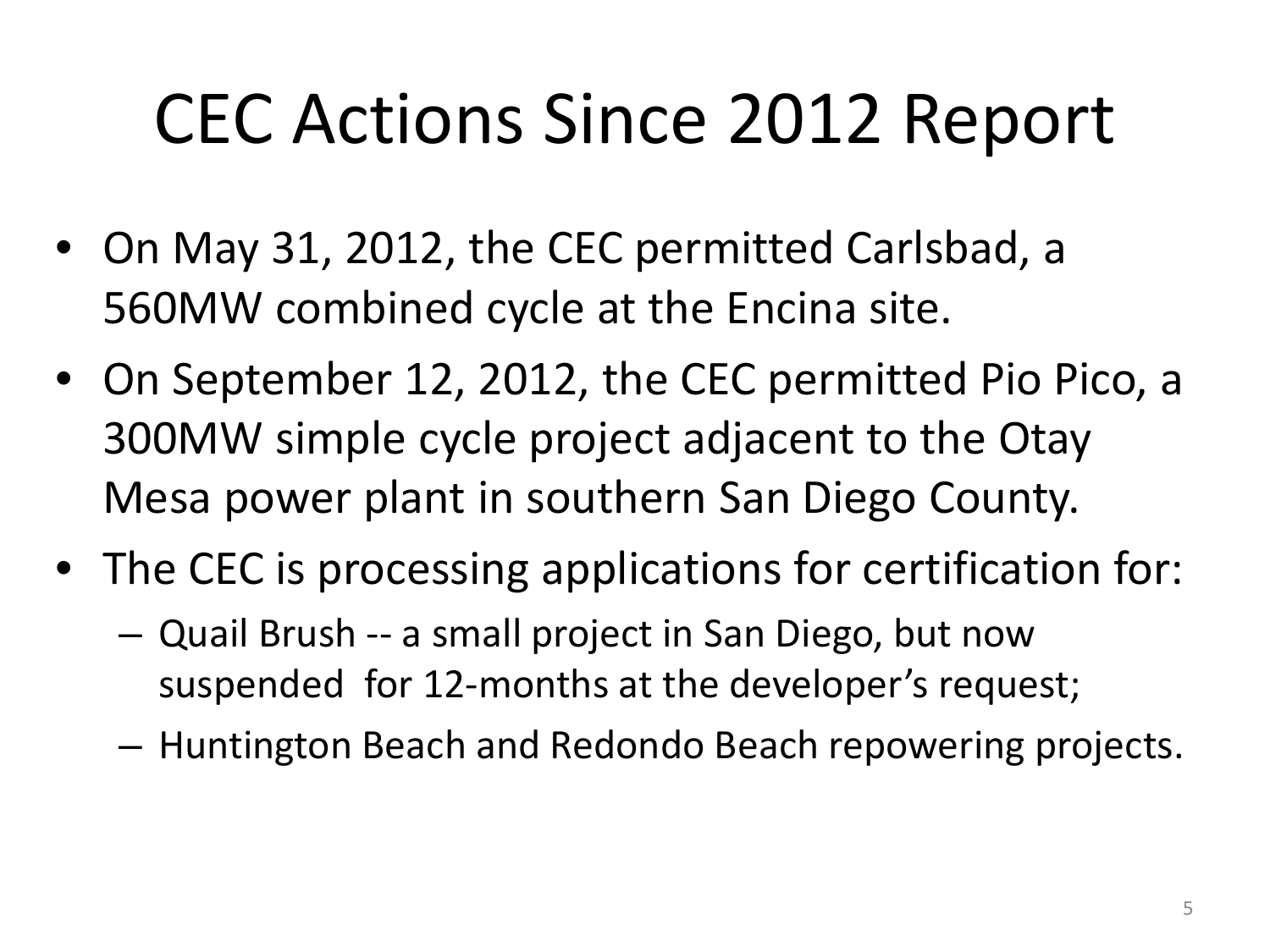## CPUC Actions Since 2012 Report

- In separate decisions the CPUC authorized:
	- SCE to procure 1400-1800 MW of new resources in the LA Basin and 215 to 290 MW in Big Creek / Ventura, and
	- SDG&E to procure 350 MW of new resources, including the repower of 45 MW at Escondido.
- The CPUC is conducting examinations of the SONGS outage in proceedings:
	- SONGS OII is investigating costs of alternative power.
	- The 2012 LTPP rulemaking will examine this year whether there is need for additional resources if SONGS remains offline.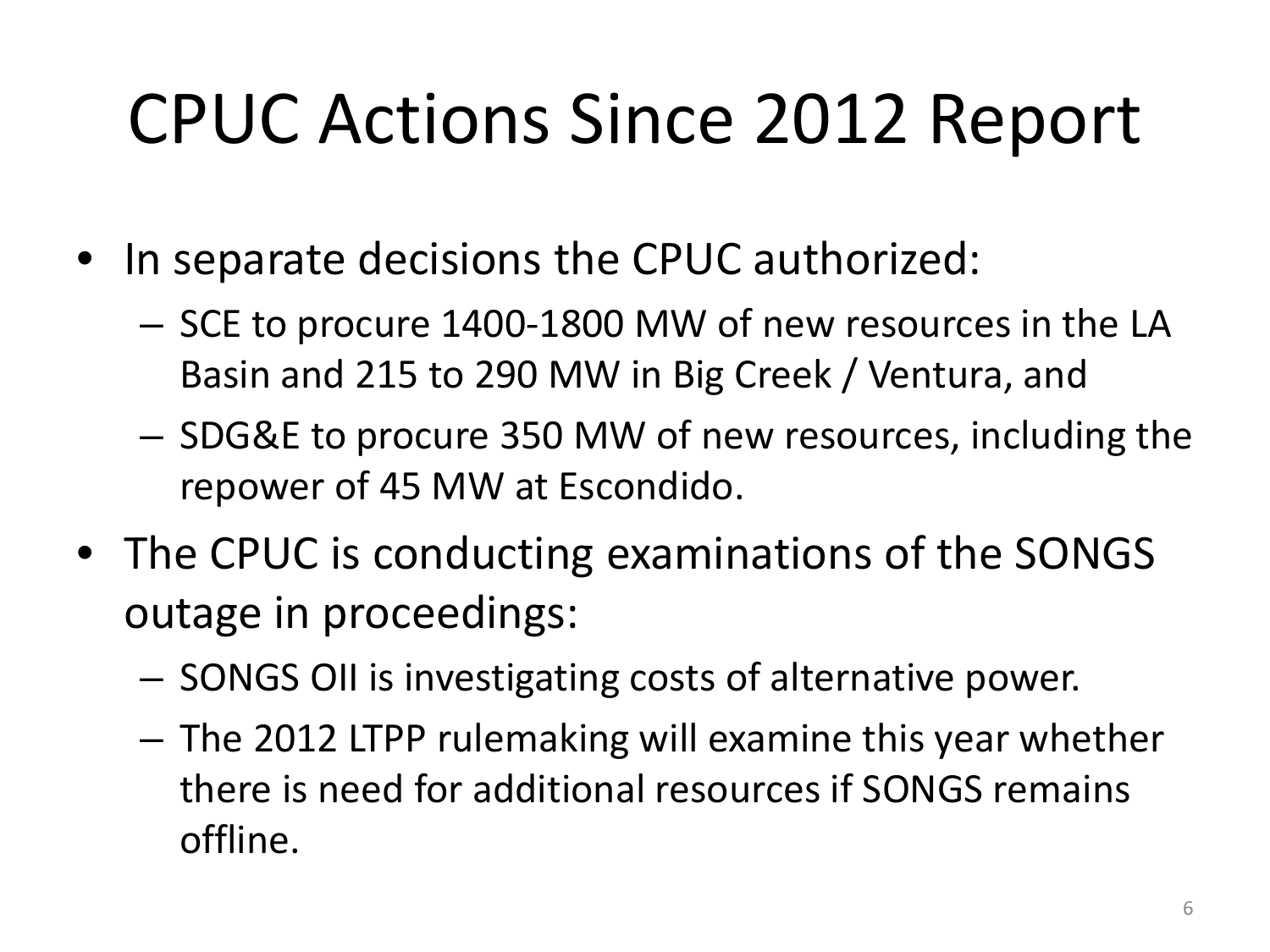## CA ISO Actions Since 2012 Report

- Conducted several preliminary LCR analyses assuming no SONGS.
- Refined its operating practices to minimize impacts.
- Launched transmission system upgrades, e.g.
	- HB 3-4 synchronous condensers,
	- Dynamic reactive support near SONGS switchyard and the Talega or San Luis Rey substations, and
	- The Sycamore-Penasquitos transmission line, to improve dynamic support.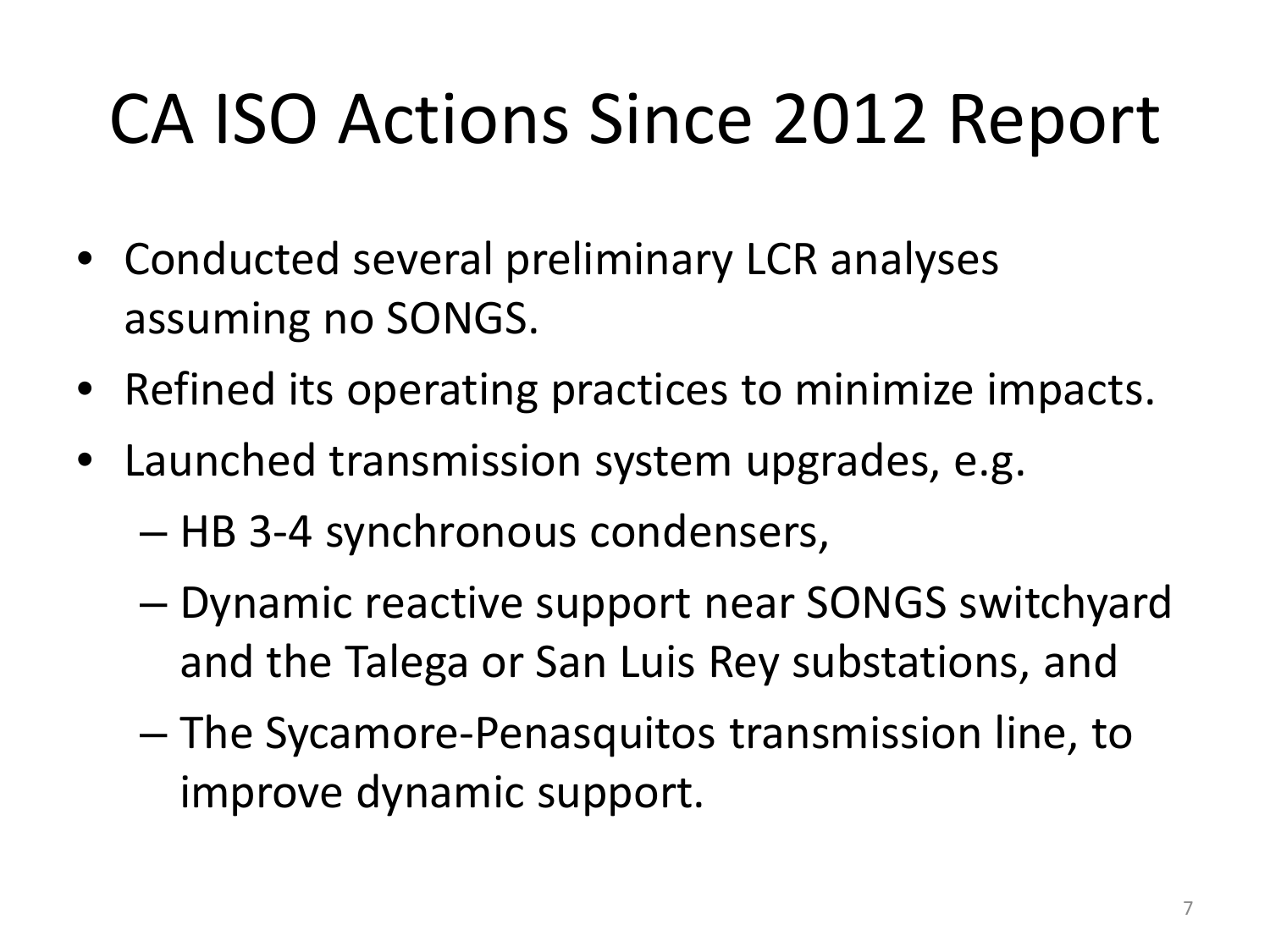#### Facilities with 2015-17 Compliance Dates

- Contra Costa (2017)
- Pittsburg (2017)
- Moss Landing (2017)
- Morro Bay (2015)
- El Segundo (2015)
- Encina (2017)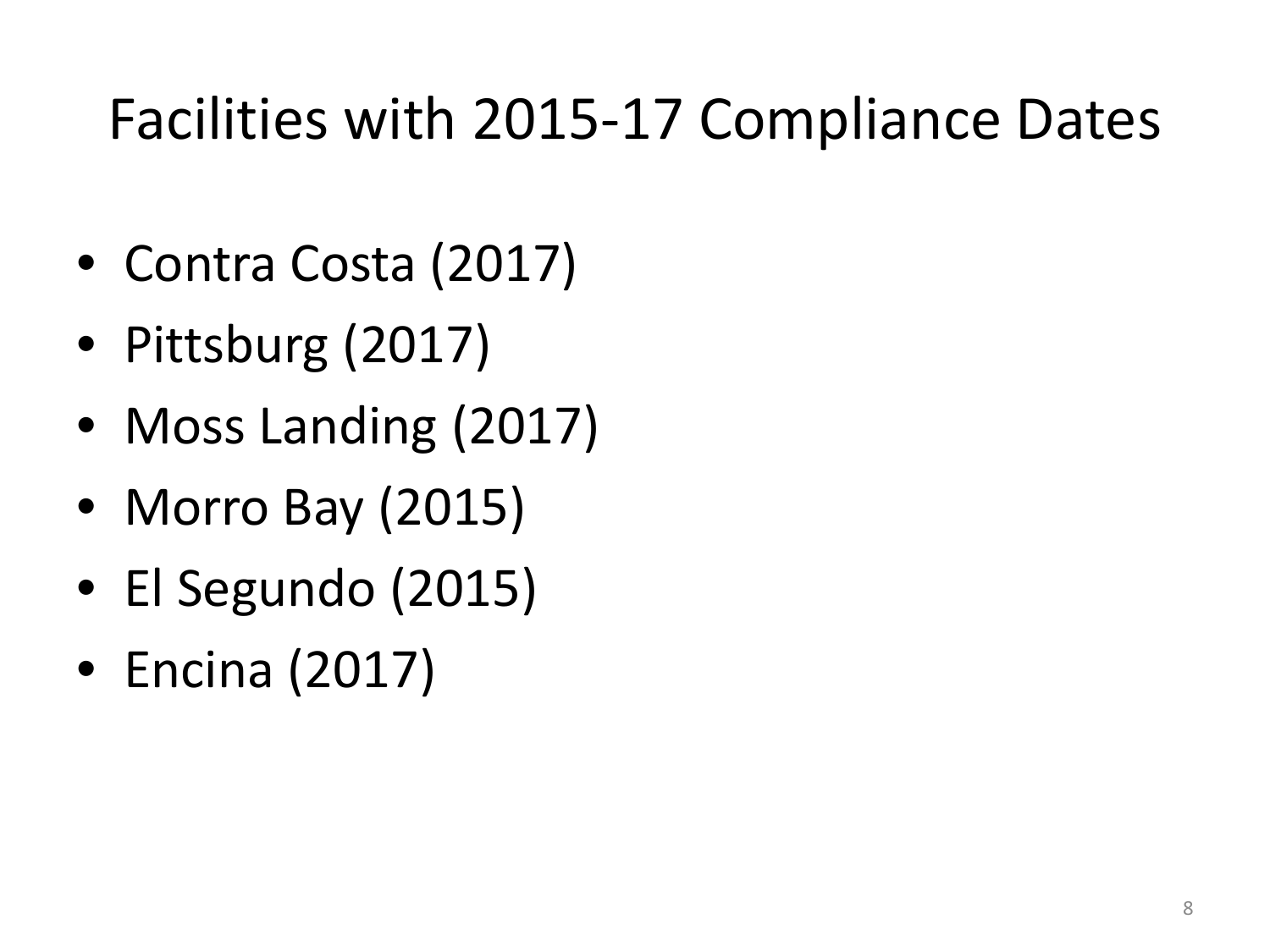## Contra Costa (2017)

- Contra Costa consists of twin 340MW steam boilers.
- SACCWIS anticipates that Contra Costa will retire in 2013 when Marsh Landing is operational.
- Marsh Landing, consisting of four 190MW gas turbines, is nearly complete with an expected in service date in mid-2013.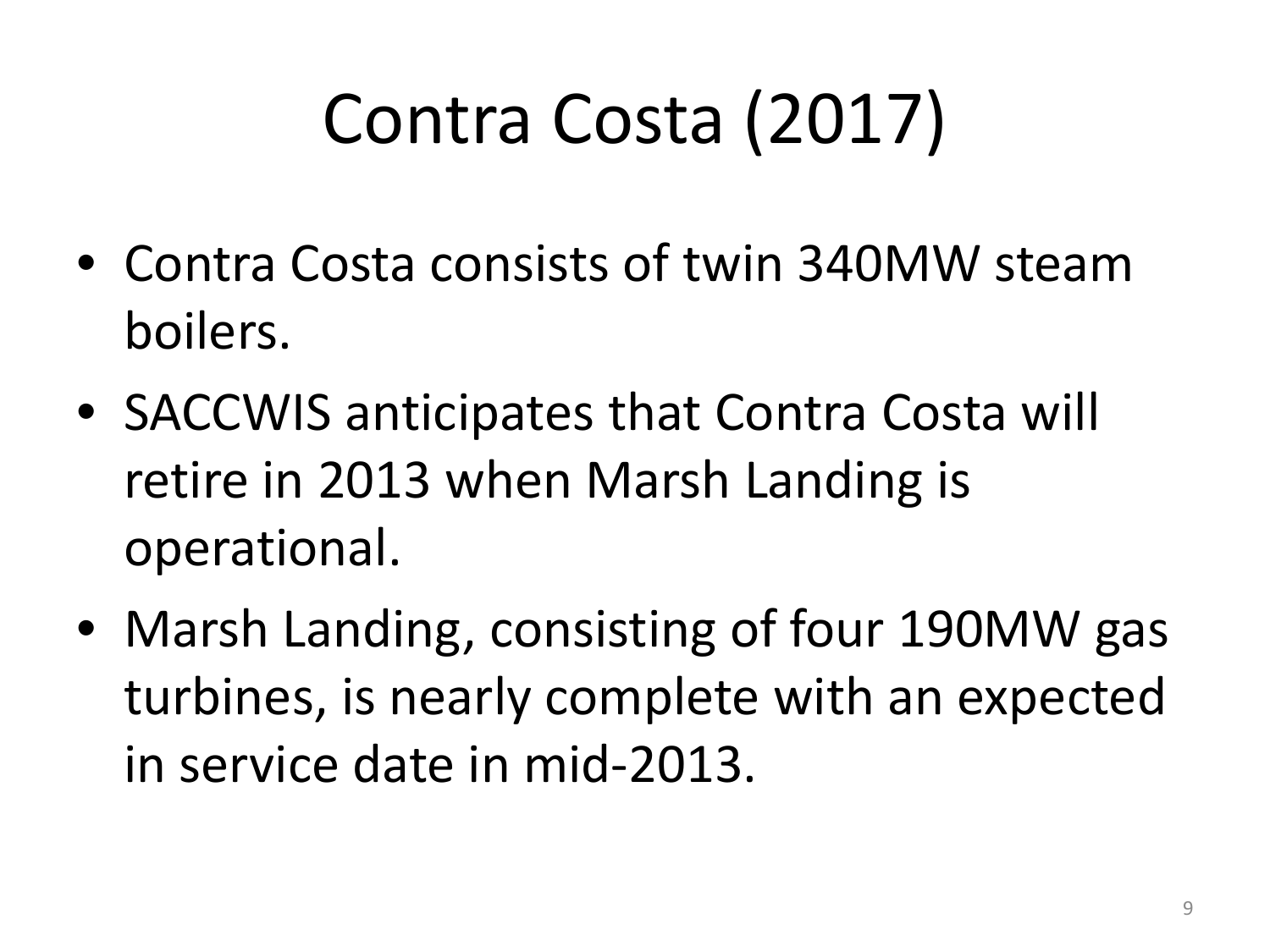## Pittsburg (2017)

- Units 5-6 are twin 340MW steam boilers, while unit 7 is 720MW with cooling towers.
- Pittsburg is not required for local capacity reasons once transmission upgrades occur.
- Upgrades may be built later than originally planned, so one or more Pittsburg units may need a compliance date extension.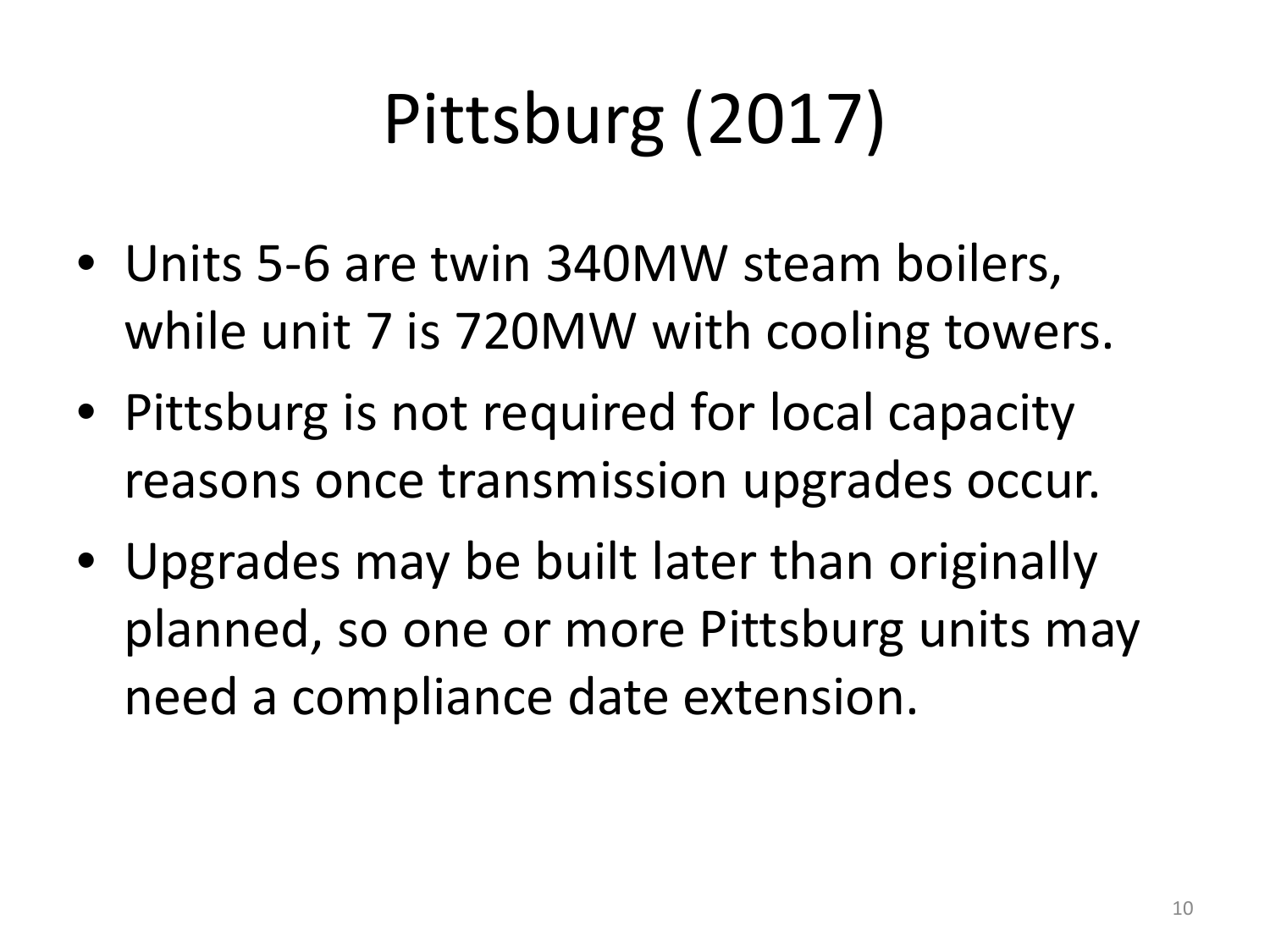## Moss Landing (2017)

• Moss Landing is the single largest power generating facility in California (2500MW).

– Units 5-6 are old steam boilers, 750MW each.

– Units 1-2 are new combined cycles, 500MW each.

• SACCWIS believes that the Moss Landing situation bears watching and specific recommendations to revise dates may be forthcoming later in 2013.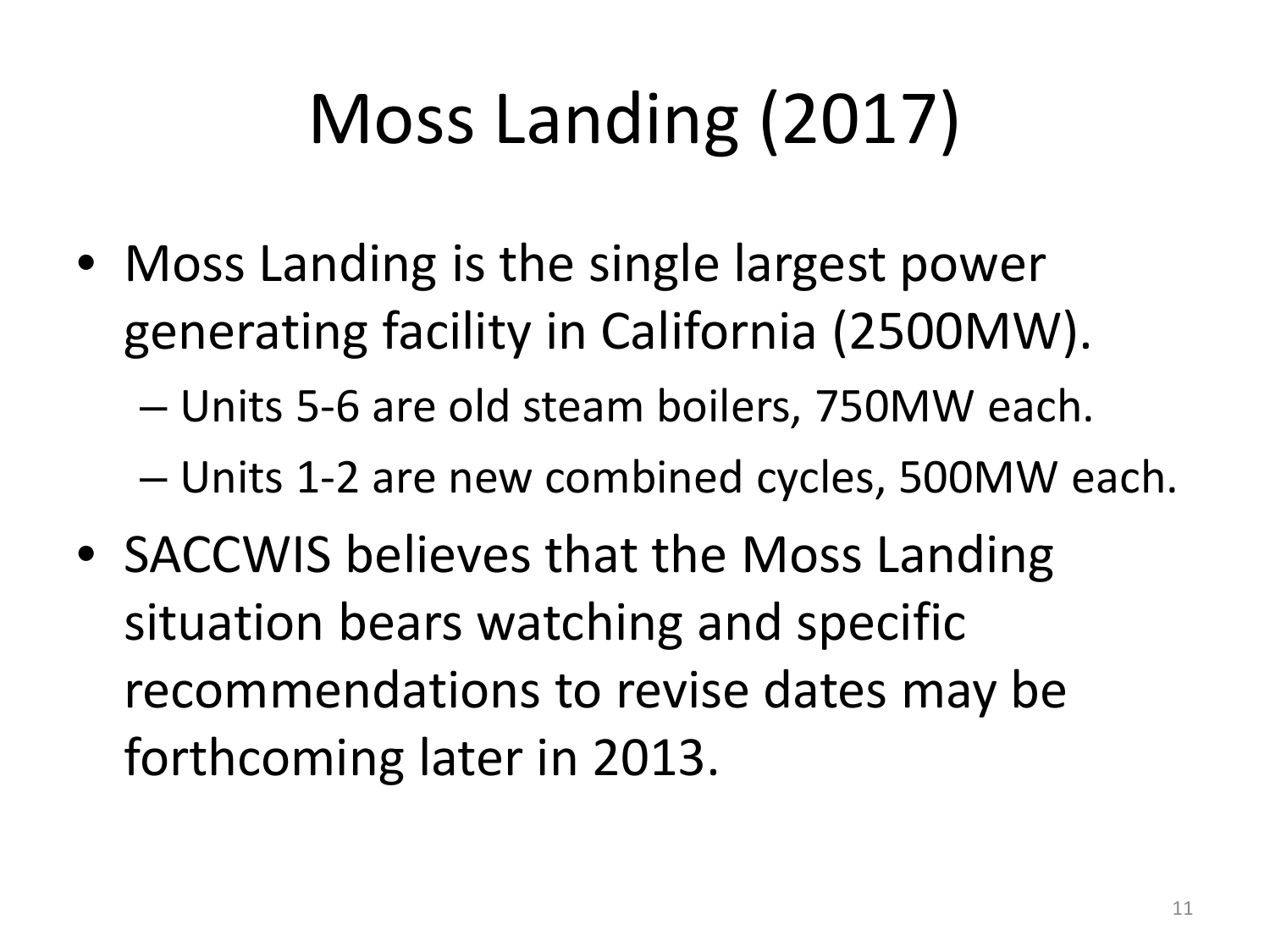# Morro Bay (2015)

- Morro Bay consists of twin 338MW steam boilers.
- Morro Bay is not a critical facility from either a local or zonal perspective, so it is likely to simply retire on or before its 2015 compliance date.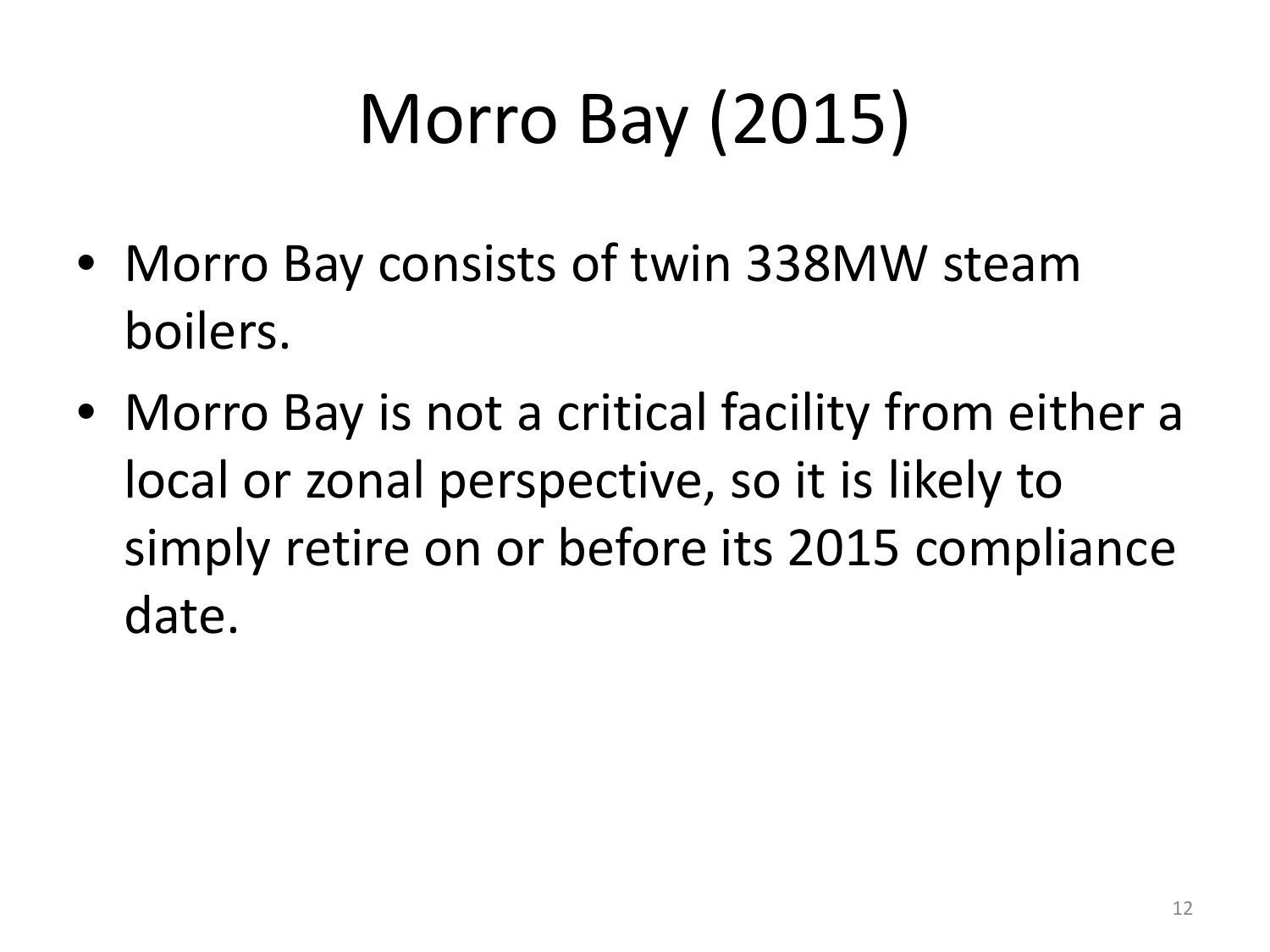## Implications of SONGS Outage

- Both units at SONGS have been offline since January 2012.
- The ISO has completed both near-term (2013) and longer-term studies (2018, 2022) evaluating the consequences.
- San Diego area and Orange County are more adversely affected than is the Los Angeles Basin.
- In 2013, the CPUC is examining both additional local capacity requirements (in the LA Basin and San Diego) and overall impacts of SONGS retirement.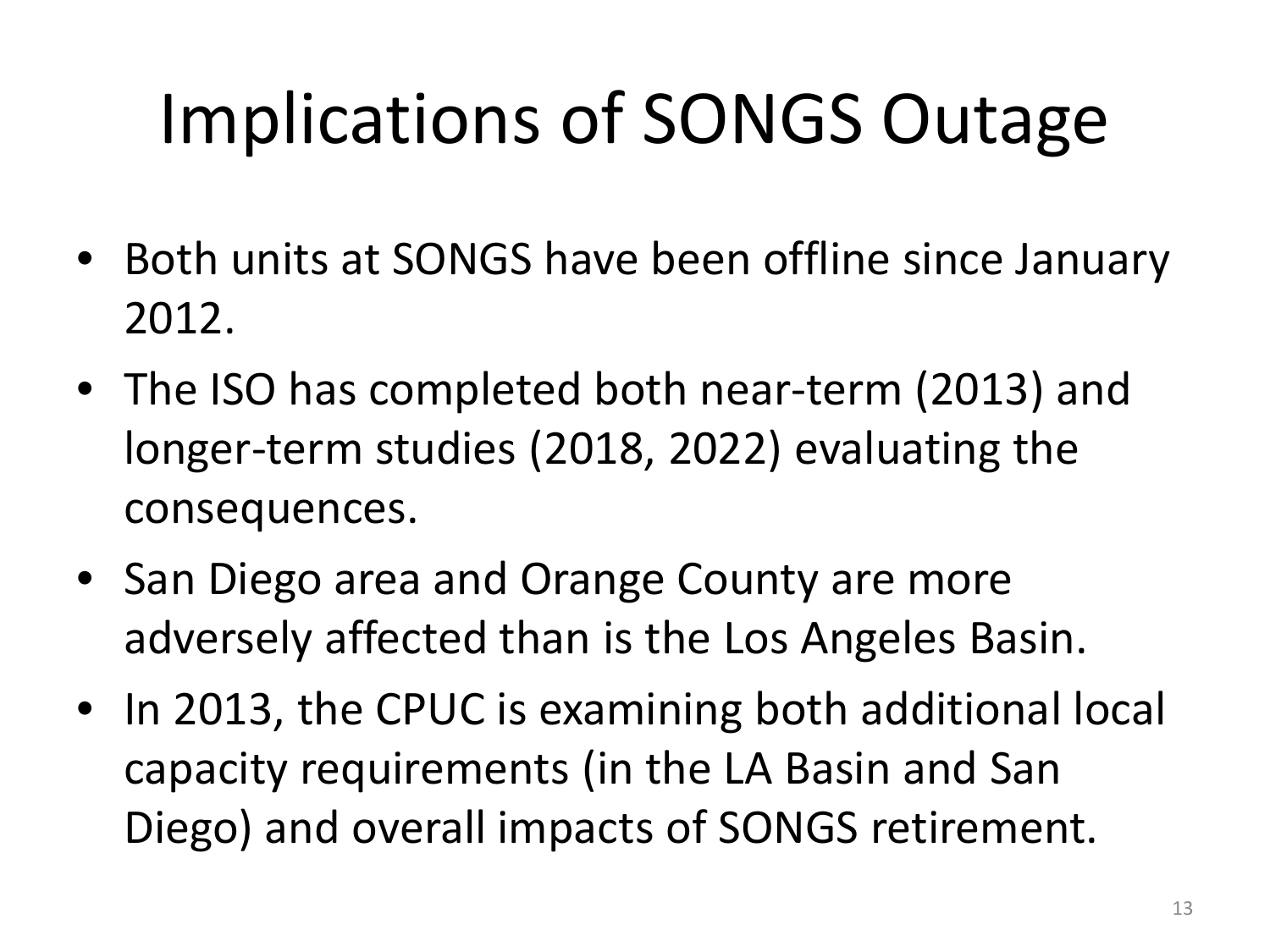#### Los Angeles Basin and San Diego Local Capacity Areas

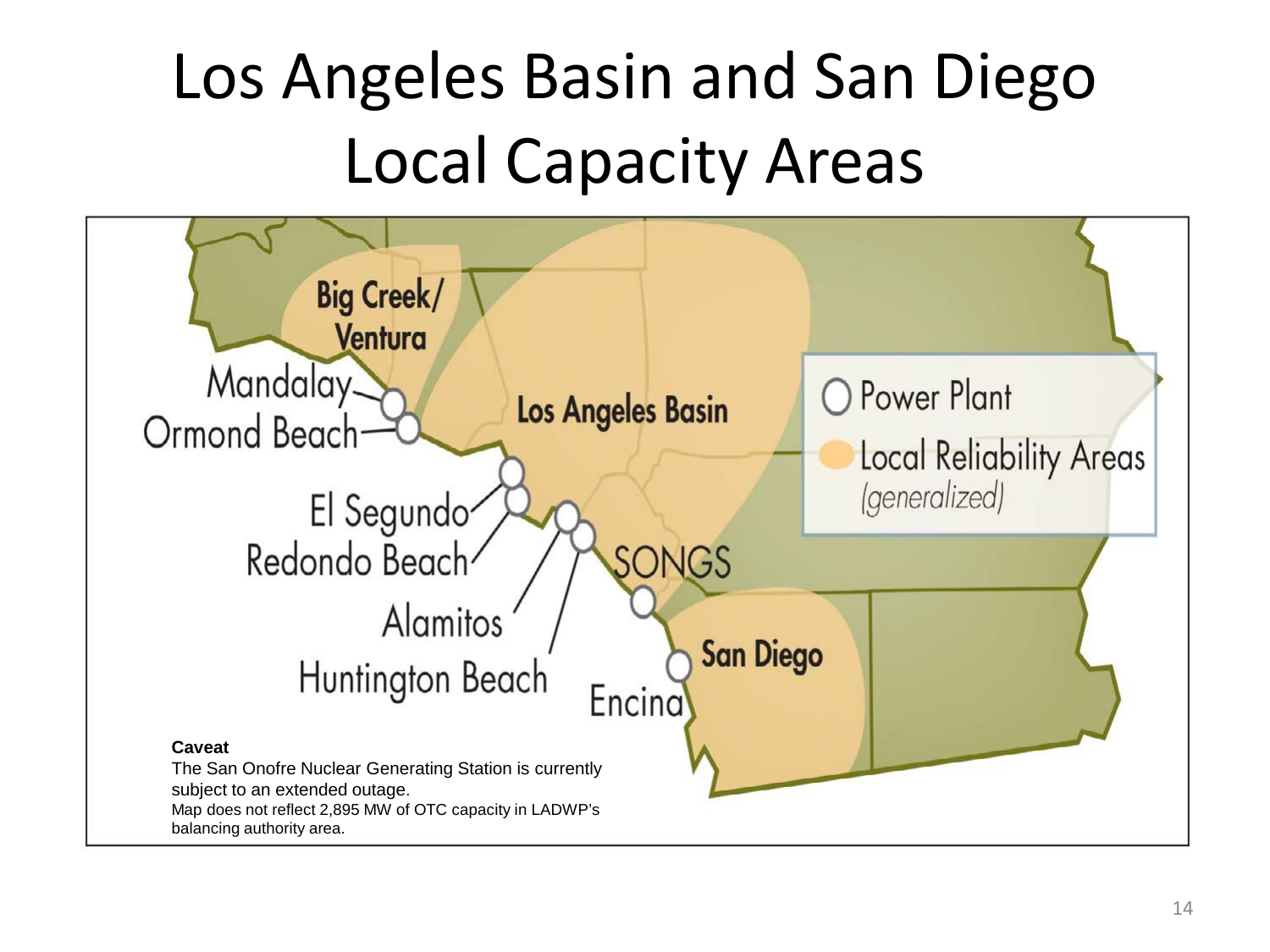# Encina (2017)

- The fate of Encina's 960MW (5 units) is now closely linked to continued operation of SONGS, since ISO studies show that either Encina or equivalent capacity is needed when SONGS is offline.
- NRG has revised their OTC compliance strategy and now says they will retire Encina 4-5 on 12/31/2017.
- If SONGS is not available, the need for local generation within the San Diego area is greater.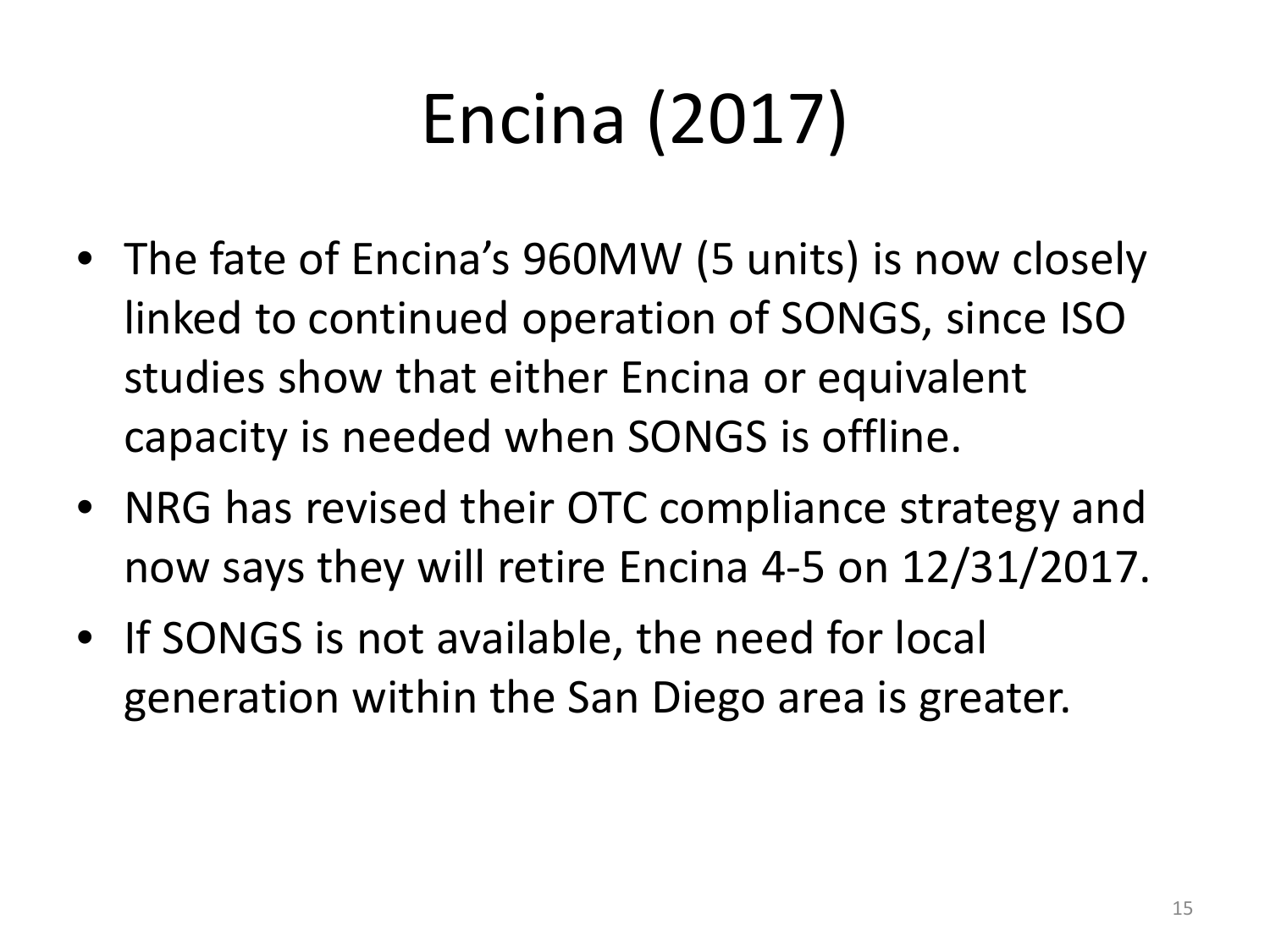## El Segundo (2015)

- El Segundo 3-4 are twin 335MW steam boilers two older, smaller units have already retired.
- El Segundo unit 3 will retire in 2013 once the repower project comes online later this year.
- NRG in its April 2011 plan indicated it wanted to repower unit 4 and requested an extension until 2017. In a subsequent January 2013 letter, NRG indicated it will retire no later than December 2015.
- NRG does not currently have a replacement project for El Segundo unit 4 in CEC permitting nor does it have a power purchase agreement.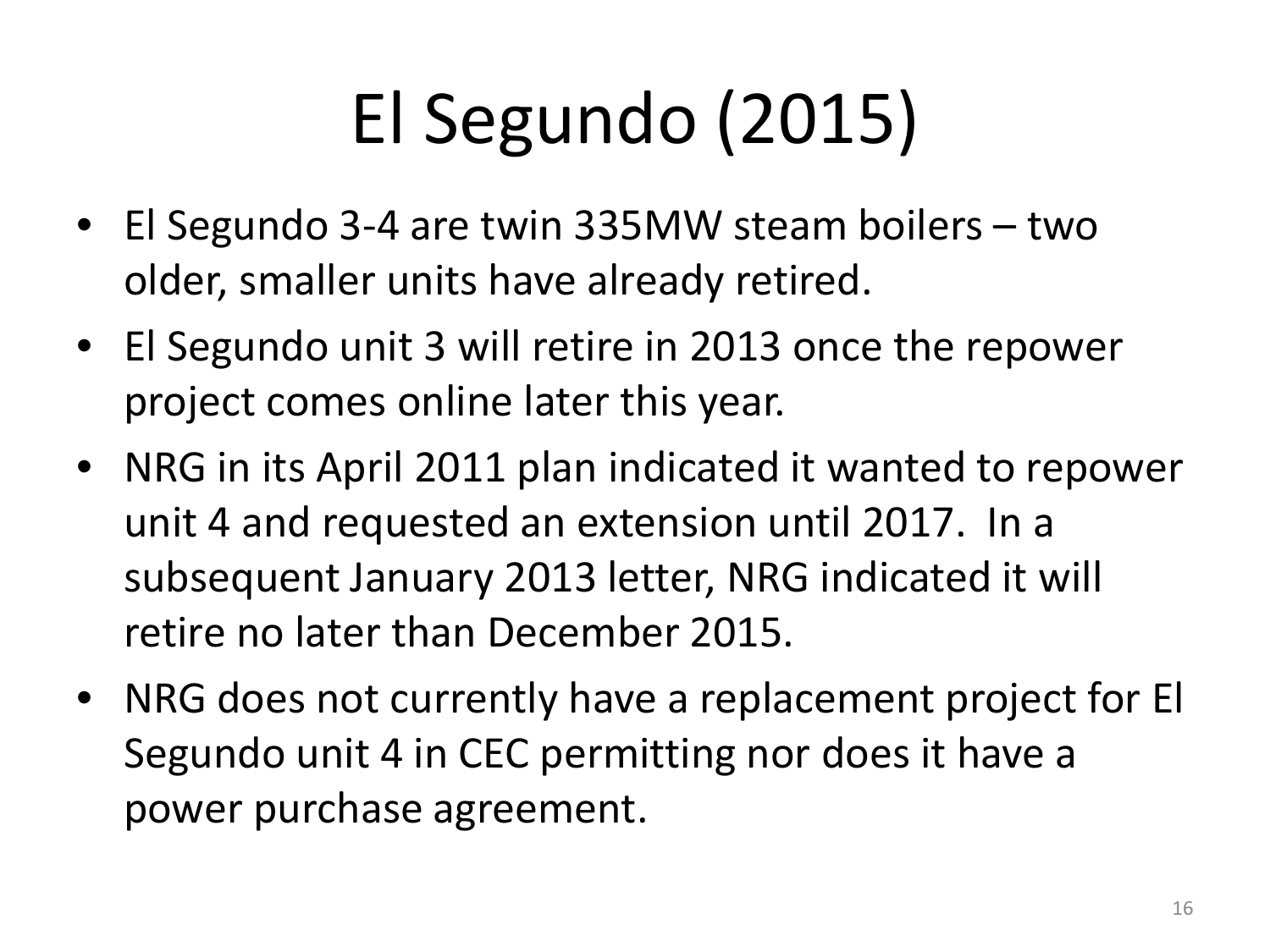#### Conclusion

- No explicit recommendations for compliance date changes are proposed at this time.
- Further analyses are needed to be sure this is the case.
- Technical staff of the energy agencies need to undertake specialized studies that support compliance date changes even if not currently planned as part of other proceedings.